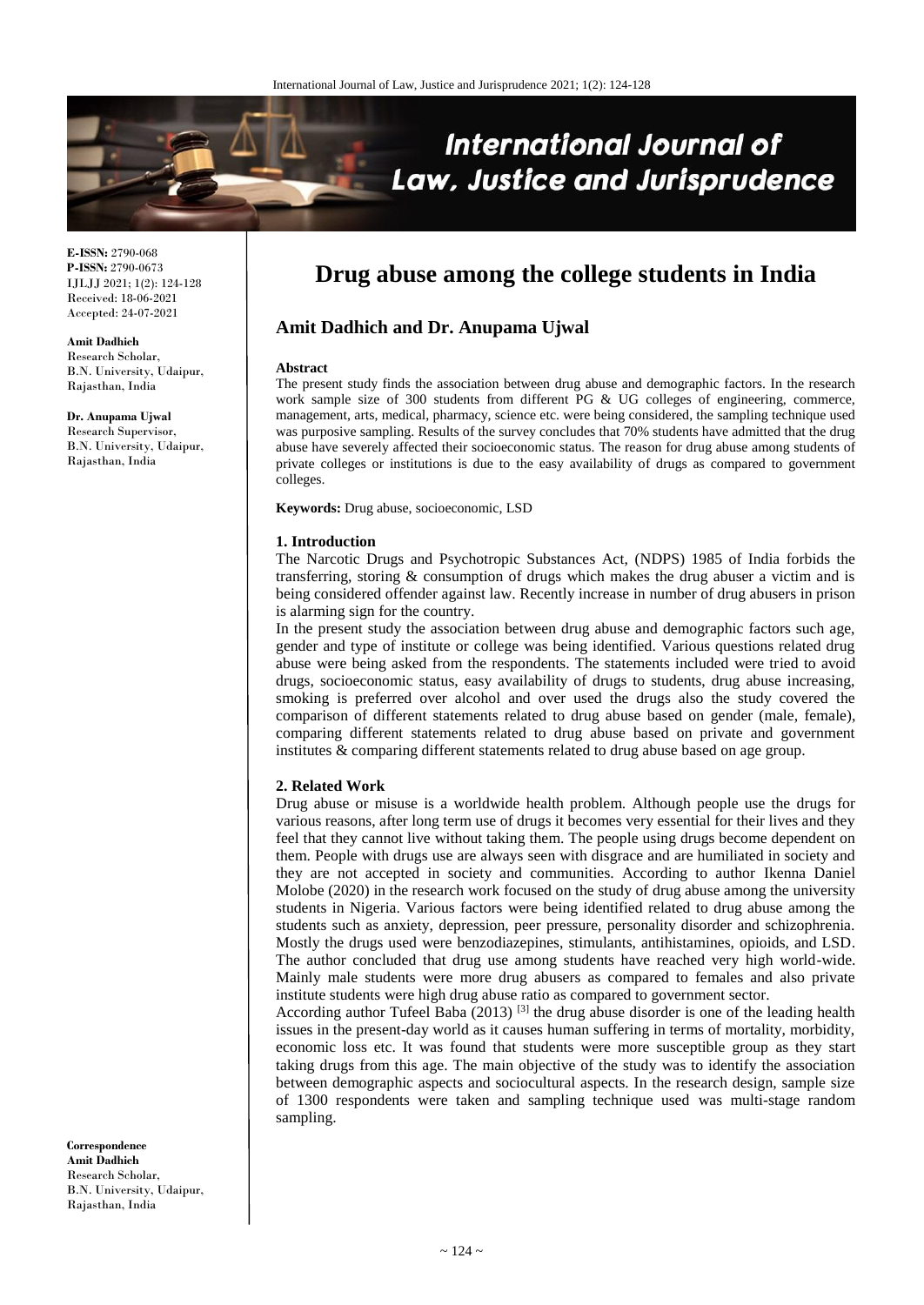In the research work "A Study on Substance Abuse among Professional College Students of Northern Western Rajasthan" author Abhimanyu Agarwal (2019)<sup>[1]</sup> found that many people all over the world drug abusers taking the substances like nicotine, alcohol, cocaine, morphine, methamphetamine, heroin, marijuana etc. Survey method various questions were asked for primary data collection related to substance abuse and associated socio-cultural and demographic aspects. 37.5% male students were found have higher occurrence of substance abuse as compared to female students with 19.6%. The drugs commonly being used were tobacco products with 22.5% & solvents with 10%. Finally, it was concluded that drug abuse was found to be significant problem among the college going students and now it is necessary to reduce the drug abuse. Was being used to find the substance abuse among students form professional colleges in Bikaner city Rajasthan. The primary data collection instrument used was a well-structured questionnaire which included questions related to substance abuse. The total occurrence of substance abuse was found to be 29.5%.

According to Anuj Jhakar  $(2017)$ <sup>[2]</sup> the mobile street children population was found to be highly vulnerable to drug or substance abuse. The main focus was to find the association between substance abuse and various factors such as family history, age, peer pressure, out of curiosity and increase in confidence. The study was being conducted in city Jaipur and the population consists of children between the age group of 5-15 years. Finally, it was concluded that overall frequency of substance abuse was found to be 46.0% and 86.4% children were having the family history of drug abuse.

# **3. Methodology**

The research work was basically carried out to find the drug abuse among college students in India. In the study sample size of 300 respondents was being considered, they were basically from different PG & UG colleges of engineering, management, commerce, medical, arts, pharmacy etc.

The main purpose of study was to find the reason for drug use and abuse and also identify the pattern of drug abuse and other objectives were as follows: comparing different statements related to drug abuse based on gender, comparing different statements related to drug abuse based on private and government institutes or colleges and comparing different statements related to drug abuse based on age group. The sample technique used was purposive sampling. Prior to the final survey, pilot survey was being conducted with 60 respondents from different colleges or institutes of India. Various reliability measures were found to be significant enough. The research instrument was found appropriate although some small changes were being done to improve the instrument. Further the appropriate statistical measures such as frequency, percentage analysis etc. were being used to find the association between drug abuse and demographic factors.

## **4. Results**

Based on the survey conducted about the substance or drug abuse from various colleges of India it was found that 210 respondents which account for 70% have admitted that the drug abuse have badly affected their socioeconomic status. Accordingly, the study reveals that about 66% (approx.) respondents have used the drug because of easy availability. Similarly, 66% respondents were with the opinion that the drug abuse is increasing day by day, 53% (approx.) students were confirming that drug abuse is common in college students as compared to others.

Table 1: Responses based on various statements related to drug use

| <b>S. No.</b> |                                                        |            | <b>Responses</b> |
|---------------|--------------------------------------------------------|------------|------------------|
|               | Statement based on drug use                            | <b>Yes</b> | N <sub>0</sub>   |
|               | Tried to avoid drugs                                   | 138        | 162              |
| ∍             | Socioeconomic status                                   | 210        | 90               |
| 3             | Easy availability of drugs to students                 | 200        | 100              |
|               | Drug abuse increasing day to day                       | 198        | 102              |
|               | Smoking is preferred over alcohol                      | 150        | 150              |
| 6             | Over used the drugs                                    | 142        | 158              |
|               | Drug abuse is common in students as compared to others | 160        | 140              |

The figure below shows the various aspects related to drug abuse among the college going students in India. The results clearly concludes that socioeconomic status factor was found to be the major factor when it comes to drug abuse.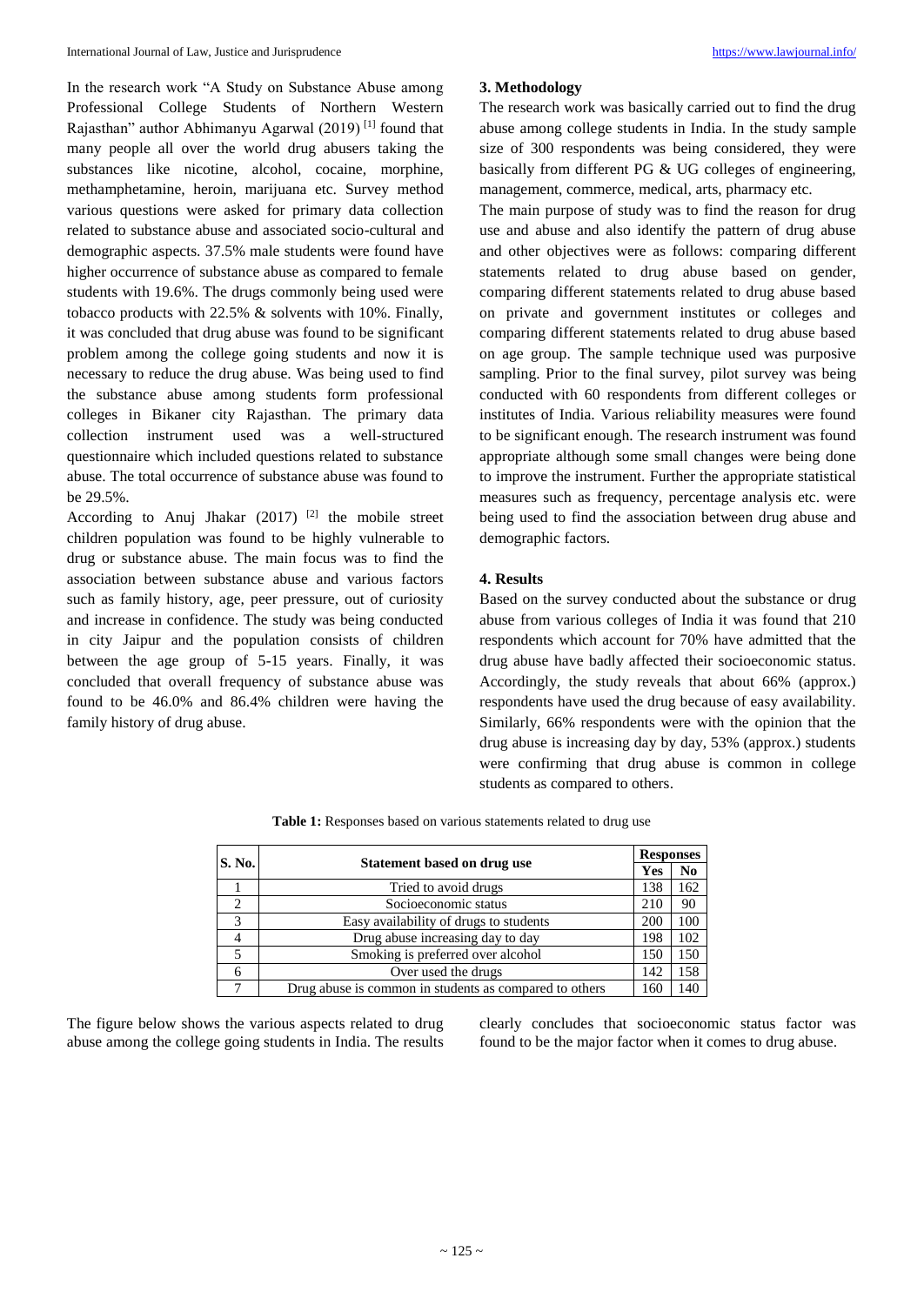

Fig 1: Responses based on various statements related to drug use

The table below shows the gender wise responses of college students related to the drug abuse statements.

|  |  |  | Table 2: Comparing different statements related to drug abuse based on gender (male, female) |  |
|--|--|--|----------------------------------------------------------------------------------------------|--|
|--|--|--|----------------------------------------------------------------------------------------------|--|

|               |                                                                                     |               | <b>Responses</b> |                 |               |  |
|---------------|-------------------------------------------------------------------------------------|---------------|------------------|-----------------|---------------|--|
| <b>S. No.</b> | Comparing different statements related to drug abuse based on gender (Male, Female) |               |                  | Male Female     |               |  |
|               |                                                                                     | Yes No Yes No |                  |                 |               |  |
|               | Tried to avoid drugs                                                                |               |                  | 78 72 60 90     |               |  |
| $\bigcap$     | Socioeconomic status                                                                |               |                  | $125$  25 85 65 |               |  |
| $\mathbf{c}$  | Easy availability of drugs to students                                              |               |                  | 120 30 80 70    |               |  |
| 4             | Drug abuse increasing day to day                                                    |               |                  | 99 51 99 51     |               |  |
|               | Smoking is preferred over alcohol                                                   |               |                  | 90 60 60 90     |               |  |
| 6             | Over used the drugs                                                                 |               |                  |                 | 100 50 42 108 |  |
| $\mathbf{r}$  | Drug abuse is common in students as compared to others                              |               |                  |                 | 110 40 50 100 |  |



**Fig 2:** Responses related to drug abuse based on gender (male, female)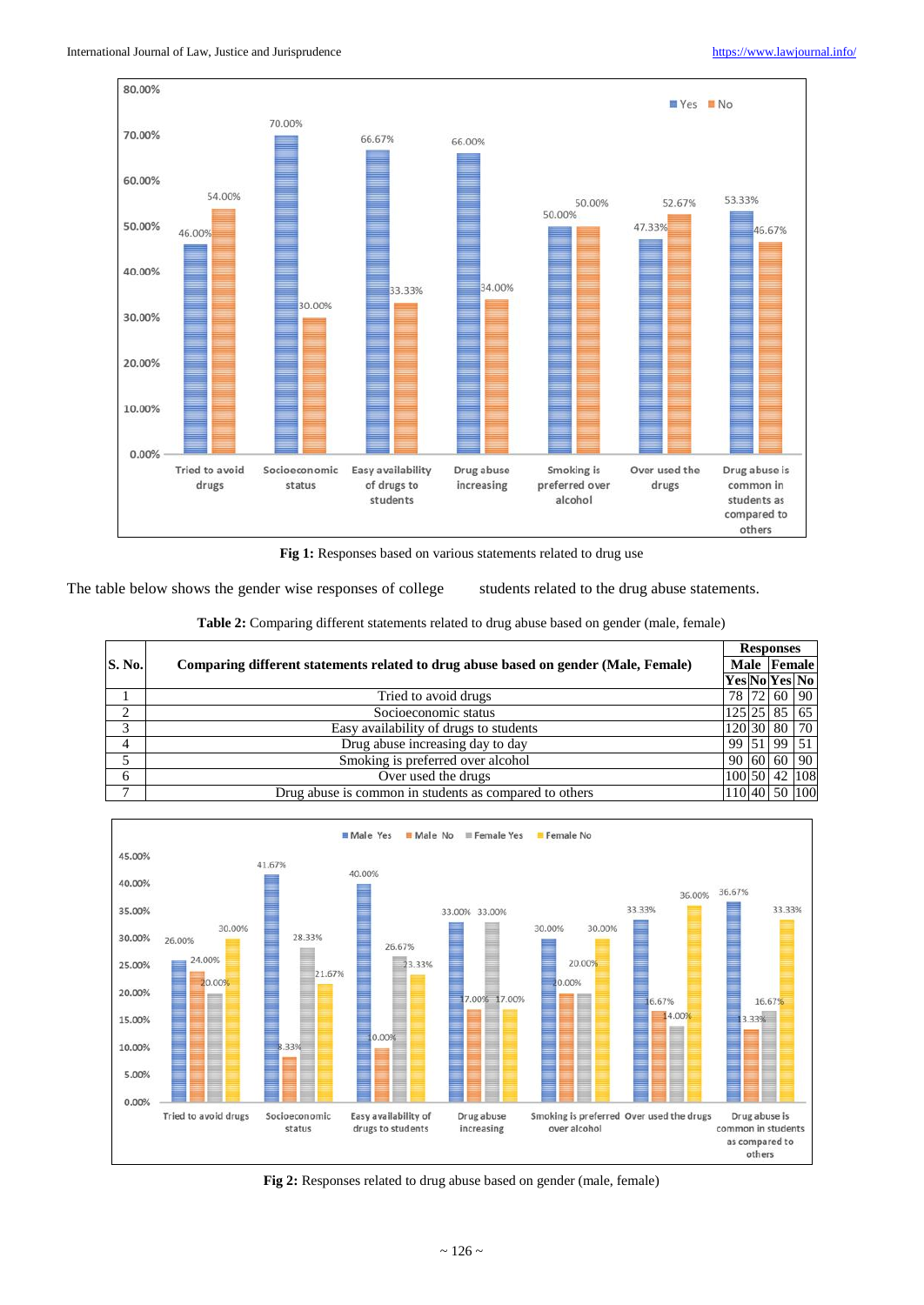#### **Table 3:** Comparing different statements related to drug abuse based on private and government institutes

| S. No.       | Comparing different statements related to drug abuse based on private and government<br>institutes | <b>Responses</b> |    |            |                |  |  |  |
|--------------|----------------------------------------------------------------------------------------------------|------------------|----|------------|----------------|--|--|--|
|              |                                                                                                    | Private          |    | Government |                |  |  |  |
|              |                                                                                                    | Yes              | No | Yes        | N <sub>0</sub> |  |  |  |
|              | Tried to avoid drugs                                                                               | 102              | 48 | 36         | 114            |  |  |  |
| $\bigcap$    | Socioeconomic status                                                                               | 113              | 37 | -97        | 53             |  |  |  |
| $\mathbf{c}$ | Easy availability of drugs to students                                                             | 130              | 20 | 70         | 80             |  |  |  |
|              | Drug abuse increasing day to day                                                                   | 99               | 51 | 99         | 51             |  |  |  |
|              | Smoking is preferred over alcohol                                                                  | 120              | 30 | 30         | 120            |  |  |  |
| 6            | Over used the drugs                                                                                | 104              | 46 | 38         | 112            |  |  |  |
| $\mathbf{r}$ | Drug abuse is common in students as compared to others                                             | 120              | 30 | 40         | 110            |  |  |  |



**Fig 3:** Responses related to drug abuse based on private and government institutes

|        | Comparing different statements related to drug abuse based on age group | <b>Responses</b> |                |           |                |           |    |  |  |
|--------|-------------------------------------------------------------------------|------------------|----------------|-----------|----------------|-----------|----|--|--|
| S. No. |                                                                         | $17-19$          |                | $20 - 22$ |                | $23 - 25$ |    |  |  |
|        |                                                                         | <b>Yes</b>       | N <sub>0</sub> | Yes       | N <sub>0</sub> | Yes       | No |  |  |
|        | Tried to avoid drugs                                                    | 30               | 70             | 66        | 34             | 42        | 58 |  |  |
|        | Socioeconomic status                                                    | 47               | 53             | 98        |                | 65        | 35 |  |  |
|        | Easy availability of drugs to students                                  | 45               | 55             | 90        | 10             | 65        | 35 |  |  |
|        | Drug abuse increasing day to day                                        | 65               | 35             | 77        | 23             | 56        | 44 |  |  |
|        | Smoking is preferred over alcohol                                       | 29               |                | 45        | 55             | 76        | 24 |  |  |
|        | Over used the drugs                                                     | 35               | 65             | 41        | 59             | 66        | 34 |  |  |
|        | Drug abuse is common in students as compared to others                  | 23               |                | 48        | 52             | 89        |    |  |  |

# **Table 4:** Comparing different statements related to drug abuse based on age group